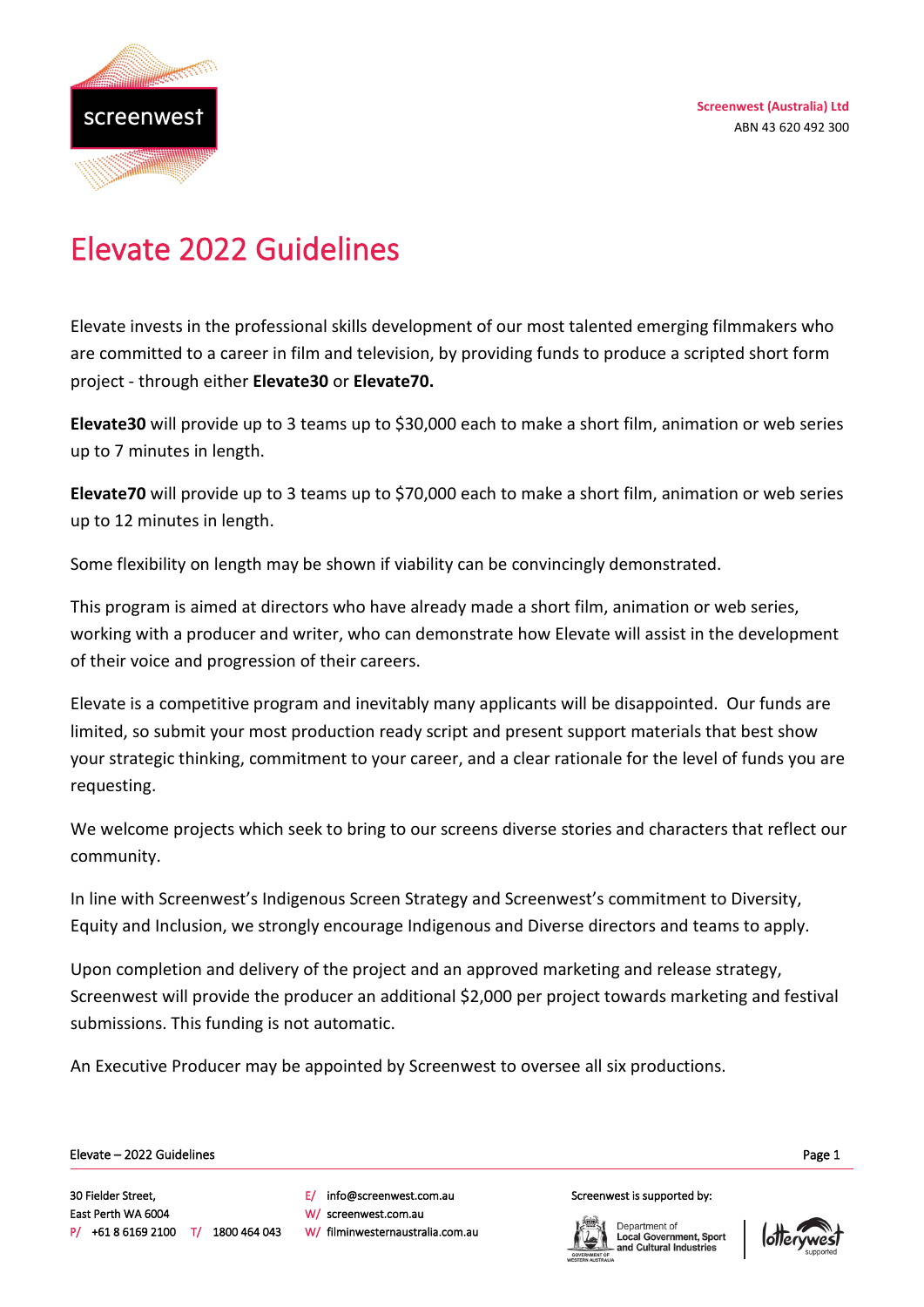# Funding Available

 $\bullet$  3 x \$30,000 and 3 x \$70,000.

*To note: Funding support is not automatic - support and approval depends on the competitive strength of the application and availability of funds.* 

# Eligibility

## Applicant

The applicant / company must:

- 1. Meet the general eligibility requirements as set out in the [Screenwest Terms of Trade.](https://www.screenwest.com.au/wp-content/uploads/2017/07/Screenwest-Australia-Ltd-Terms-of-Trade-from-20-December-2017.pdf)
- 2. Be a resident Western Australian Producer/Production Company, as per the Terms of Trade (the producer must apply, not the writer or director).
- 3. Hold the underlying rights to the project at the time of application.
- 4. Warrant that neither they, nor any member of their key creative team is a student at a film school or similar tertiary film, television or digital media course or institution and that the project is not and will not contribute to any course of study.
- 5. Warrant that they can produce the project entirely in Western Australia, within one year of selection and for the budget level applied for.
- 6. Provide evidence of a considered production methodology that shows viability and a rationale for the funds requested.

#### Team

- 1. The team must be a WA resident filmmaking team (producer, writer, director). Screenwest may consider an application from a team with a non-WA resident writer, however preference may be given to teams where all members are WA residents.
- 2. Directors need to have directed at least one short film (not a student film) or have relevant industry experience (eg theatre) to be eligible to apply.
- 3. Producers need to have produced at least one short film (not a student film) or have similar relevant Industry experience (eg theatre), to be eligible to apply.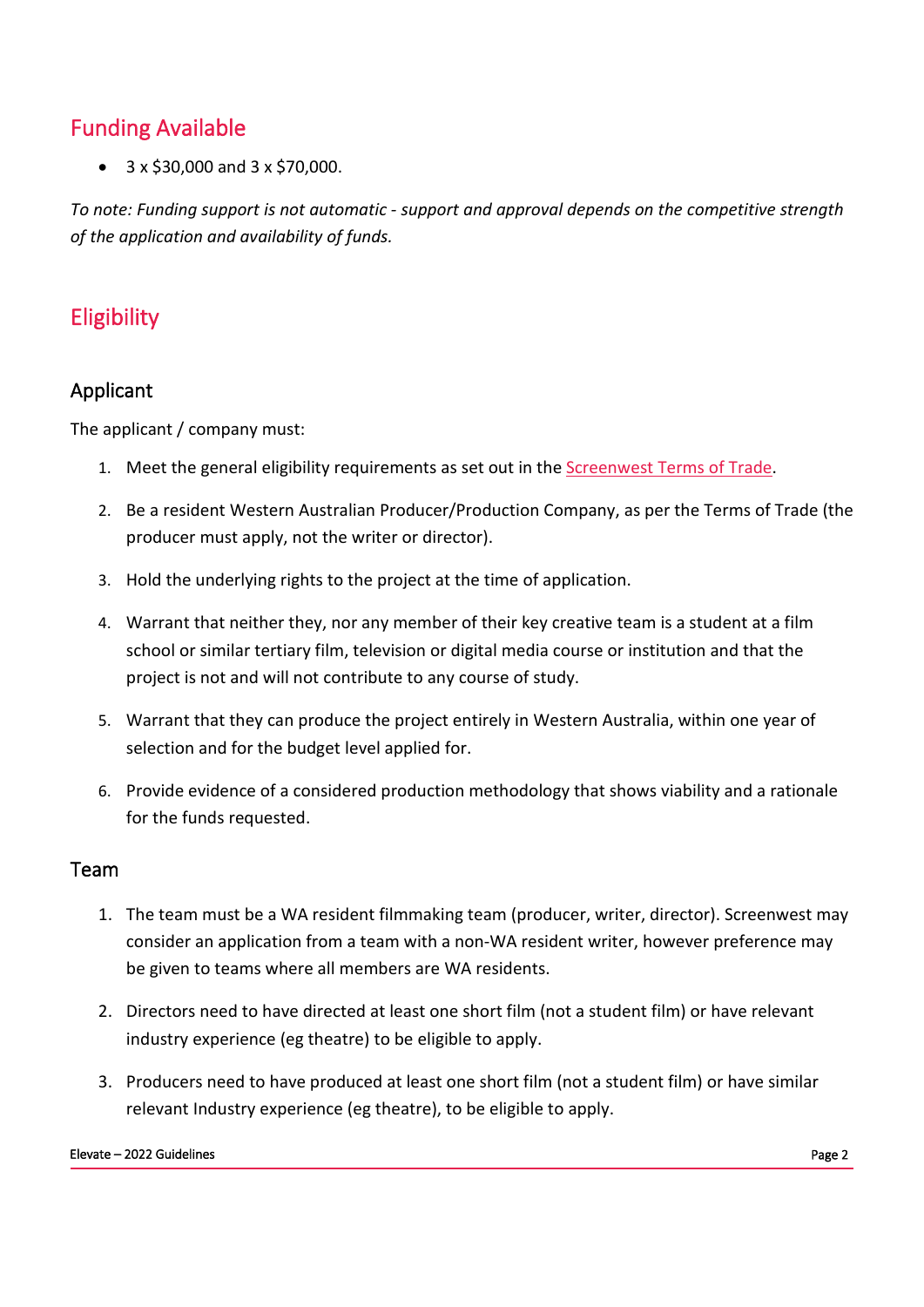- 4. Diverse projects must have a writer or director who identifies as appropriate to the story.
- 5. If applying with Indigenous content, the team must have an Indigenous director and an Indigenous writer attached.
- 6. The team must have a separate producer and director attached to the project. Submissions with director/producer applicants will not be eligible.
- 7. Previous director recipients of **Elevate** are eligible to apply, however a strong case must be presented for why this funding is an essential strategic step in progressing their career.
- 8. Directors may be attached to more than one project in a round; however, directors will be limited to one successful Elevate project per round.
- 9. The team must warrant that the director does not have a theatrically released feature film credit or equivalent.
- 10. If one of the original approved key creatives withdraws from a successful project and a suitable alternative can't be found within a timeframe set by Screenwest Management, then Screenwest reserves the right to lapse the funding. All replacement key creatives need to be approved by Screenwest.

### Project

The project must:

- 1. Not have already been shot as funding will not be awarded retrospectively.
- 2. Take place in Western Australia (100% of production and postproduction).
- 3. Be submitted as either an **Elevate30** *or* **Elevate70** project, not both.
- 4. Not have previously been unsuccessfully submitted to any **Elevate** program, unless it has been substantially and satisfactorily changed, developed or reworked since its last official assessment, in which case a document outlining the changes must be provided. If Screenwest management is not satisfied the changes are substantial, the project may be deemed ineligible.

# Assessment Criteria

Eligible applications will be assessed against the following criteria:

1. The originality, strength and distinctiveness of the script.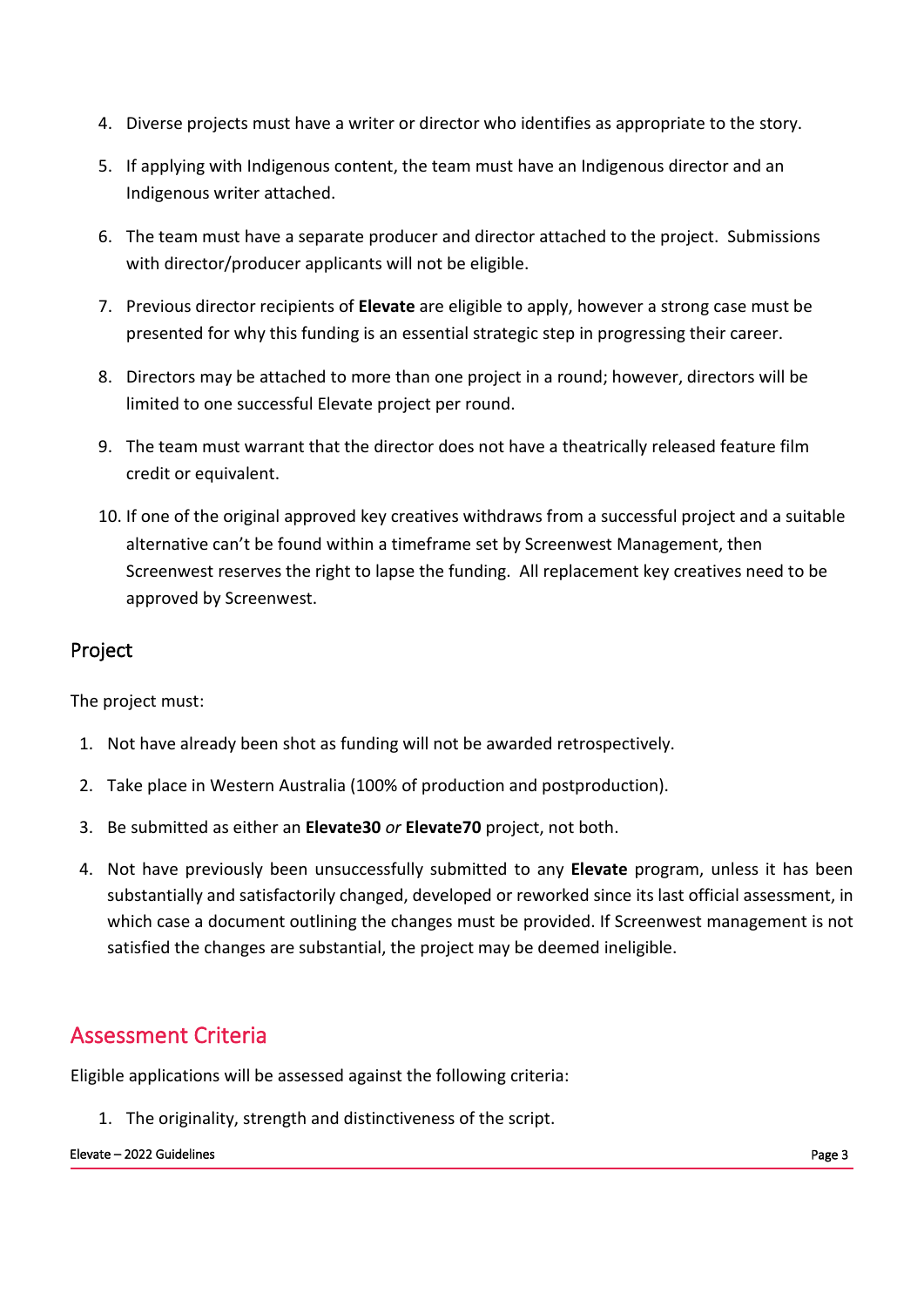- 2. Evidence of a distinctive directorial voice and compelling storytelling style in the Director's Statement and in the samples of the Director's previous work.
- 3. Strategy for how the project will elevate the director and filmmaking teams' careers.
- 4. Quality and rigor of the supporting application materials, including consideration of the pathway to audience.
- 5. The skills, relevant experience and track record of each of the key creative team.
- 6. The viability of the budget and schedule in relation to the script, and a production approach that embraces the budget level.

In line with Screenwest's commitment to Diversity, Equity and Inclusion and Screenwest's Indigenous Screen Strategy, projects and teams with Indigenous and Diverse directors will be strongly considered.

In evaluating the application, Screenwest will consider all information and weight the above criteria as it deems appropriate to best serve the purpose and strategic priorities of the organisation.

# Indigenous Story Content and Participation

Screenwest supports the telling of Indigenous stories by Indigenous creatives and storytellers.

We expect meaningful and genuine collaboration and consultation with the Indigenous communities whose stories they are.

The requirements below apply equally to Indigenous and non-Indigenous filmmakers.

**Whenever there is Indigenous content and/or Indigenous community participation in the project or when there are Indigenous members of the team who do not have the authority to speak for the people or place being represented in the story, you must follow the checklists from [Pathways &](https://www.screenaustralia.gov.au/about-us/doing-business-with-us/indigenous-content/indigenous-protocols)  [Protocols: a film maker's guide to working with Indigenous people, culture and concepts.](https://www.screenaustralia.gov.au/about-us/doing-business-with-us/indigenous-content/indigenous-protocols)** 

This includes a statement on how you are approaching the Indigenous content, (even if you believe the content is not specific to a community or individual), evidence of your collaboration to date and where relevant, signed letters of consent confirming community and/or individual's willingness to participate.

All projects involving Indigenous content will be assessed by Indigenous Assessors.

## Assessment Process

• Prior to applying, read these guidelines, check your eligibility and review the online application form.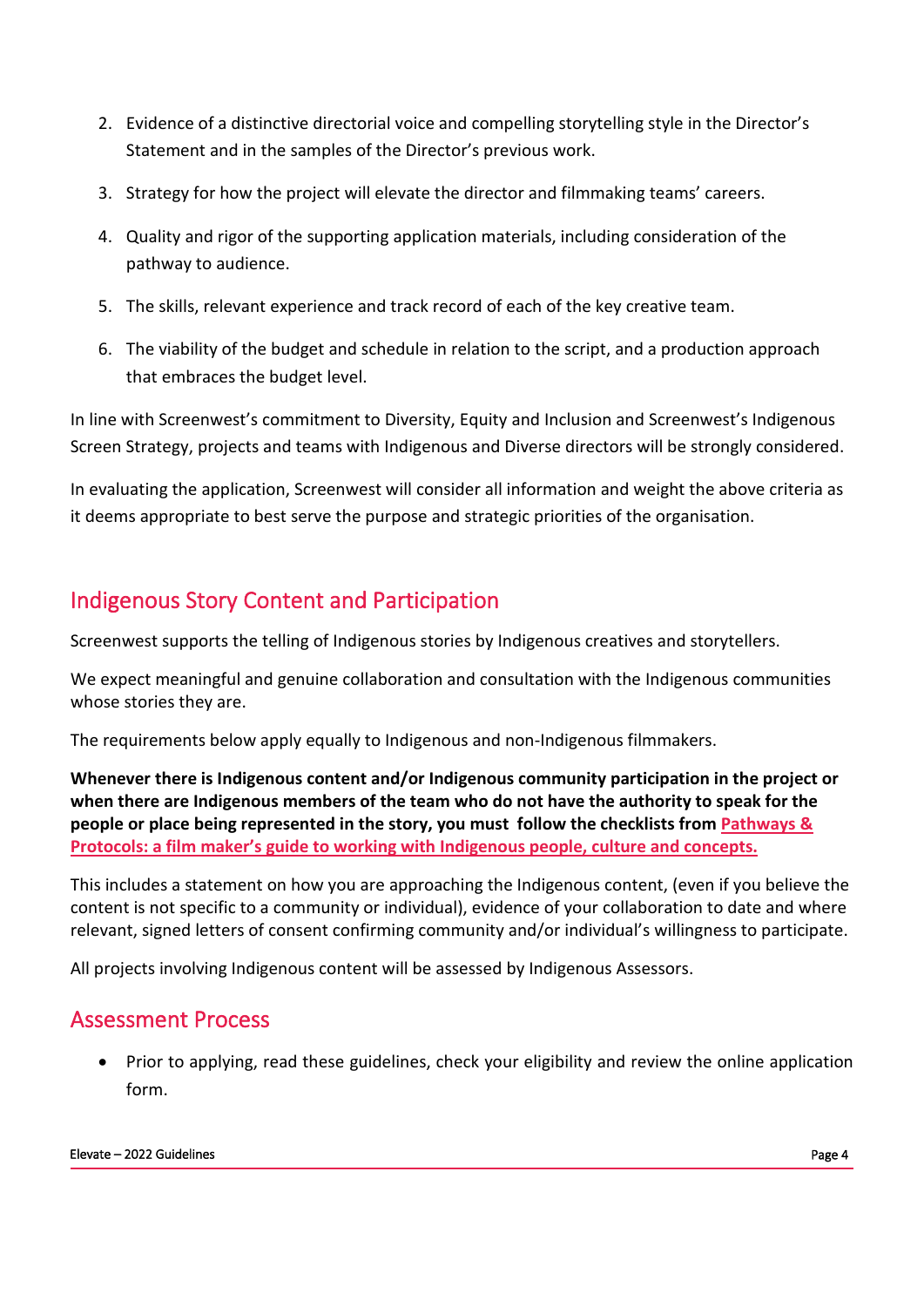- Discuss your application with the Screenwest Contact/s if required.
- Submit your application through the Screenwest SmartyGrants online portal.

## Applying:

Applicants will need to provide:

1. A completed application through the Screenwest SmartyGrants Portal

*If you are unable to apply online or are having difficulties submitting your application, contact the Screenwest Program Contact during business hours.*

- 2. A completed script of an appropriate length for the intended final length of the film (using 1 minute per page as a guide).
- 3. A written statement or short pitch to camera explaining where the **Elevate program** sits within the strategy to progress the director and the filmmaking team's career path/s.
- 4. A Pathway to Audience document including:
	- a. The platform and audience.
	- b. The festival strategy if applicable.
	- c. A sales/marketing plan.
- 5. Director's Statement and supporting documents explaining their creative approach, vision and what they want to say.
- 6. Producer's Statement including how they will approach challenging components of the production and schedule, including any cultural permissions if relevant.
- 7. Writer's Statement.
- 8. Examples of the Director's previous work (via online link only). No more than 3 samples. Please select the examples that best represent your voice and style.
- 9. CVs of the key creative team.
- 10. A shooting schedule including pre-production, production and post-production dates.
- 11. A completed A-Z short film production budget.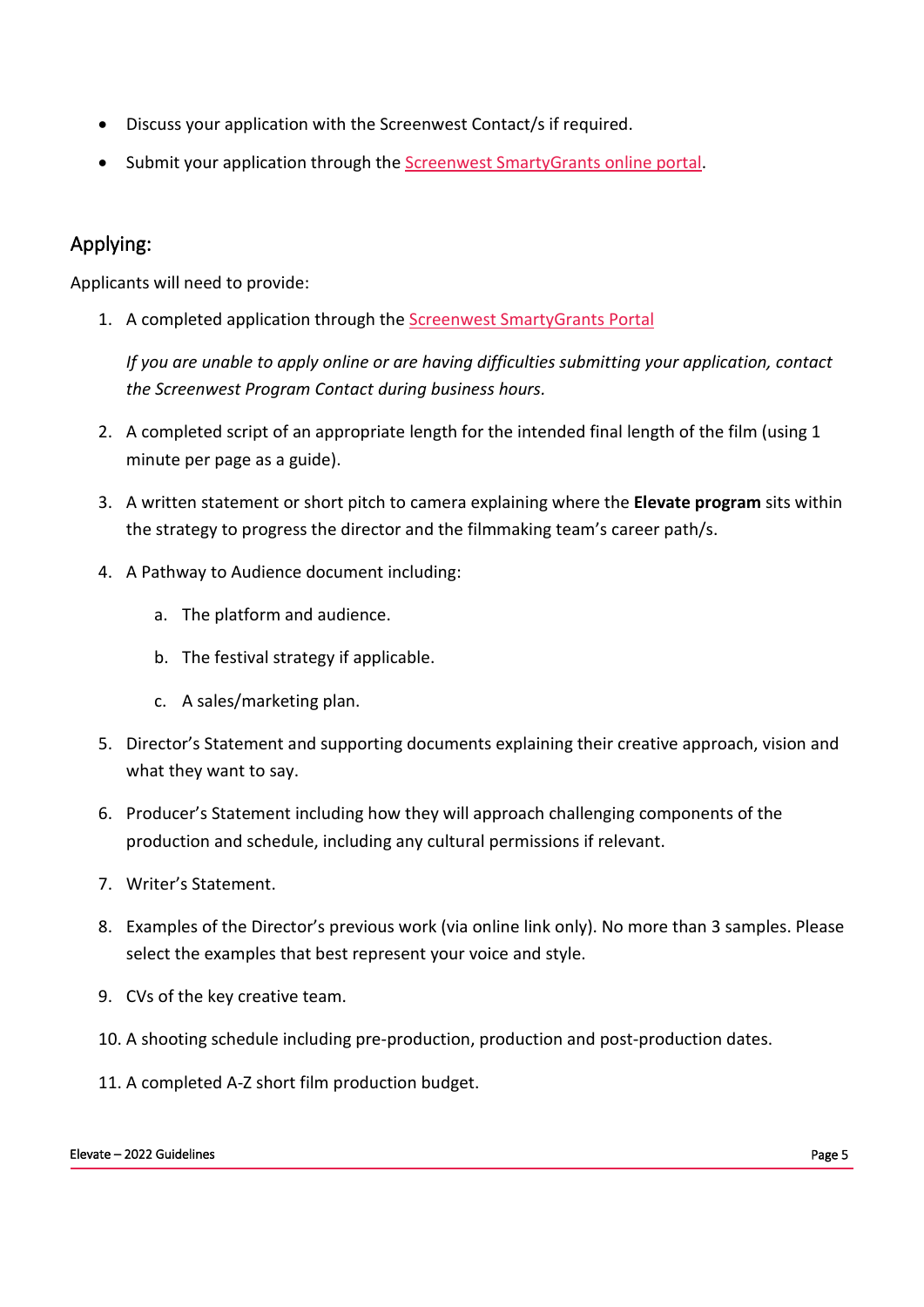#### Additional application assistance:

- Refer to Screen Australia's Tools and Insights for Shorts for notes on how to write story documents.
- Refer to Screen Australia's Hot Shots Short Film Budget Template document as the guide on budgeting for the production.

#### After you Submit:

- A panel consisting of Screenwest Management, and experienced industry representatives will assess eligible applications.
- The assessment process will take approximately 6 weeks.

#### Closing Date:

All application materials must be submitted by 5:00pm AWST on 19 September 2022.

Please ensure you allow plenty of time to submit your application in case of unanticipated problems as late applications will not be accepted.

# Program Contacts:

**Eva Di Blasio, Talent Development Manager Screenwest T:** +61 8 6169 2108 **E:** eva.diblasio@screenwest.com.au

**Devina McPherson, Indigenous Executive Screenwest T:** +61 8 6169 2112 **E:** devina.mcpherson@screenwest.com.au